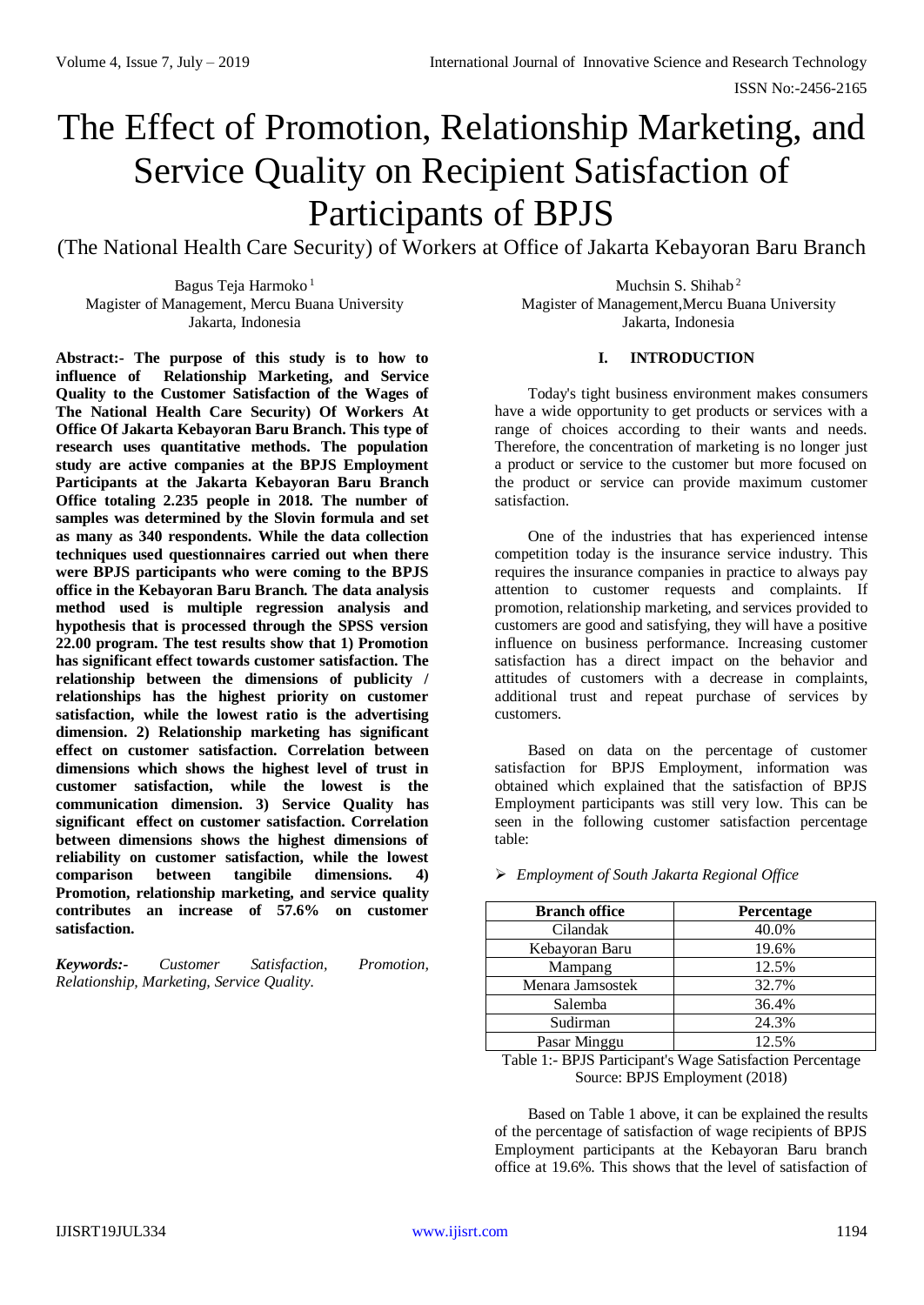the wage recipients of BPJS Employment participants at the Kebayoran Baru branch office is still very low.

The low satisfaction of wage recipients of BPJS Employment participants at the Kebayoran Baru branch office is due to the following reasons:

| No.            | <b>Reason</b>                               | <b>Percentage</b> |
|----------------|---------------------------------------------|-------------------|
|                | Very useful and helpful                     | 38.4%             |
| $\mathfrak{D}$ | Savings for the future                      | 15.8%             |
| 3              | Good service and program                    | 15.8%             |
| 4              | Fast service and process                    | 8.9%              |
|                | Already satisfied with bpjs tk              | 5.5%              |
| 6              | So that people know the benefits of bpjs tk | 3.4%              |
|                | Must join for employees                     | 2.7%              |
| 8              | The terms and process are easy              | 2.1%              |
| 9              | Very useful for the future                  | 2.1%              |
| 10             | Fast disbursement                           | 2.1%              |
| 11             | Easy handling                               | 1.4%              |
| 12             | Proven benefits                             | 0.7%              |
| 13             | Recommendations if asked                    | 0.7%              |
| 14             | Enhanced service                            | 0.7%              |

Table 2:- Reasons for Recipient Satisfaction of BPJS Employment Participants Source: BPJS Employment (2018)

Based on Table 2 above, it can be seen that the highest percentage of reasons for participant satisfaction, namely BPJS Employment is very useful and helpful at 38.4%. Meanwhile the lowest percentage of reasons for participant satisfaction was 0.7%, namely BPJS Employment has proven benefits, recommendations when asked, and improved services.

The following are the results of the overall recapitulation of the research survey by distributing questionnaires to BPJS Employment participants which contain questions related to factors that influence satisfaction of BPJS Employment participants.

| No. | <b>Factor</b>             | <b>Total Score</b> | <b>Percentage</b> |
|-----|---------------------------|--------------------|-------------------|
|     | Service quality           | 242                | 53.78%            |
|     | Marketing<br>Relationship | 252                | 56.00%            |
|     | Promotion                 | 239                | 53.11%            |

Table 3:- Recap of Factors Affecting Satisfaction

Based on Table 3, it can be seen that in shaping the level of customer satisfaction, promotion, service quality, and marketing relationship are factors that determine satisfaction and / or dissatisfaction with the existence of the Employment BPJS Kebayoran Baru Jakarta Branch Office. Therefore, the need for further research on these three factors is needed to obtain information on the dimensions and indicators of promotion, service quality, and marketing relationships that play an important role in shaping community satisfaction.

Based on the problems mentioned above, the authors study the "Effect of Promotion, Relationship Marketing, and Service Quality on Recipient Satisfaction of BPJS

Employment Participants in Jakarta Kebayoran Baru Branch Office".

# **II. LITERATURE REVIEW**

#### *Service Quality*

According to Parasuraman, Zeithaml, and Berry in Reza, *et al.* (2012: 983) service quality is "Comparison that consumers expect from the service they receive". So that it can be understood that the community in providing an assessment of the quality of service based on the comparison of experience that has been felt with what is expected of the service. Within an organization, the concept of service quality is a measure of organizational success, the success of the organization referred to both in business organizations and also in organizations tasked with providing public services.

# *Relationship Marketing*

Gronroos (1994: 101-102) in Amaliyah and Sunarti (2018) defines relationship marketing as follows: relationship maketing is the activity of establishing, maintaining, and strengthening relationships with customers and other partners, the benefits, so that the objectives of the groups involved are met. This is achieved by mutually beneficial exchanges and fulfillment of promises. Meanwhile Cram (1994: 44) in Amaliyah and Sunarti (2018) states that relationship marketing as an upto-date implication is carried out through two-way communication interactions, in order to foster sustainable relationships from long-term relationships with mutual benefits between business organization / marketer with its customers. In other words, the function of marketers here is to establish communication with their customers in a way that is willing to listen to the wishes of customers, interact with them, and provide a response or quick response to the situation experienced by their customers.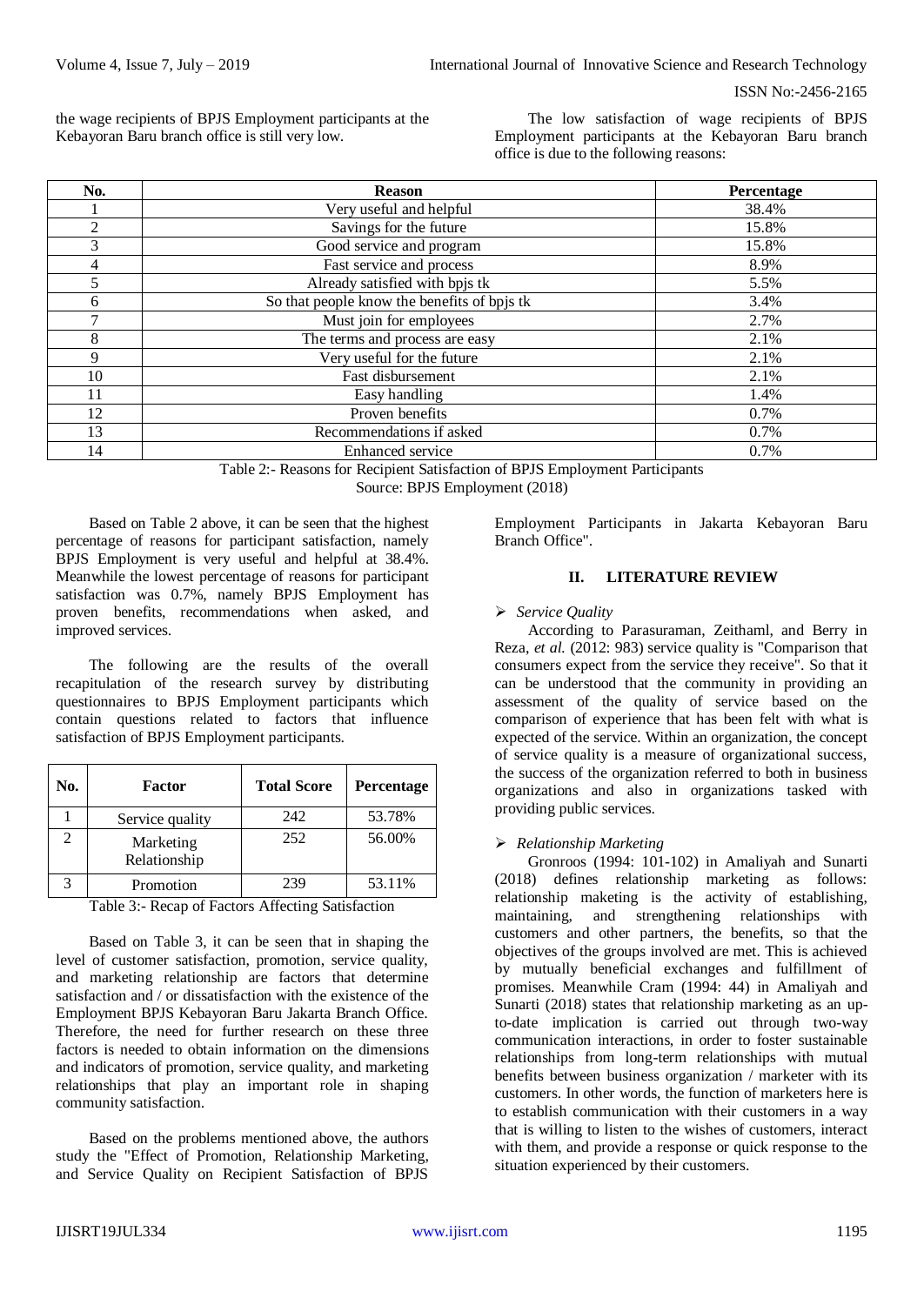#### *Promotion*

Promotion is an element in the company's marketing mix that is utilized to inform, persuade, and remind about the company's products. The promotion mix is a combination of face-to-face sales, advertising, sales promotion, publicity, and public relations that help achieve company goals (Sunyoto, 2015: 151).

#### *Customer Satisfaction*

According to Assegaff (2009: 174), customer satisfaction is seen as a multi-dimensional concept involving costs, facilities, technical and interpersonal aspects as well as the final results. This satisfaction occurs as a result of the influence of skills, knowledge, behavior, attitudes and providers of facilities. Satisfaction level is

also very subjective where one consumer with another consumer will be different. This is caused by several factors such as age, occupation, income, education, gender, social standing, economic level, culture, attitude, mentality and personality. Furthermore, according to Kotler & Armstrong (2010: 2), that satisfied customers will repurchase, and they will tell others about good experiences about the product. Customer satisfaction contributes to a number of crucial aspects, such as the creation of customer loyalty, increased company reputation, reduced price elasticity, reduced future transaction costs, and increased employee efficiency and productivity.

#### *Research Model*



Fig 1:- Research Model

# *Hypothesis*

Based on the stated framework, the following hypotheses can be proposed:

- H1: Promotion affects customer satisfaction
- H2: Relationship Marketing affects customer satisfaction
- H3: Service Quality affects customer satisfaction
- H4: Promotion, relationship marketing, and service quality affects customer satisfaction

#### **III. RESEARCH METHODS**

This study uses a quantitative approach with a causal method that aims to explain how one variable affects or is responsible for changes in other variables (Cooper and Schindler, 2011: 141).

The population in this study was an active company participant BPJS Employment Jakarta Branch Office Kebayoran Baru, as many as 2,235 people in 2018. Determination of the number of samples was determined based on Slovin formula, so that there were 340 respondents. The method used in this study is to use multiple linear regression models with the help of SPSS version 20.00.

The relationship between the independent variables and the dependent variable can be described through the following linear regression equation:

# $Y = a + β<sub>1</sub>X<sub>1</sub> + β<sub>2</sub>X<sub>2</sub> + β<sub>3</sub>X<sub>3</sub> + β<sub>4</sub>X<sub>4</sub> + e$

Information:

| Y        | $=$ Customer satisfaction   |
|----------|-----------------------------|
| $\alpha$ | $=$ Constant                |
| β        | $=$ Regression coefficient  |
| $X_1$    | $=$ Promotion               |
| $X_2$    | $=$ Relationship Marketing  |
| $X_3$    | $=$ Service                 |
| ε.       | $=$ error term (error rate) |

To prove the hypothesis, the steps are as follows: Test the Hypothesis with t test (t-test) and F test.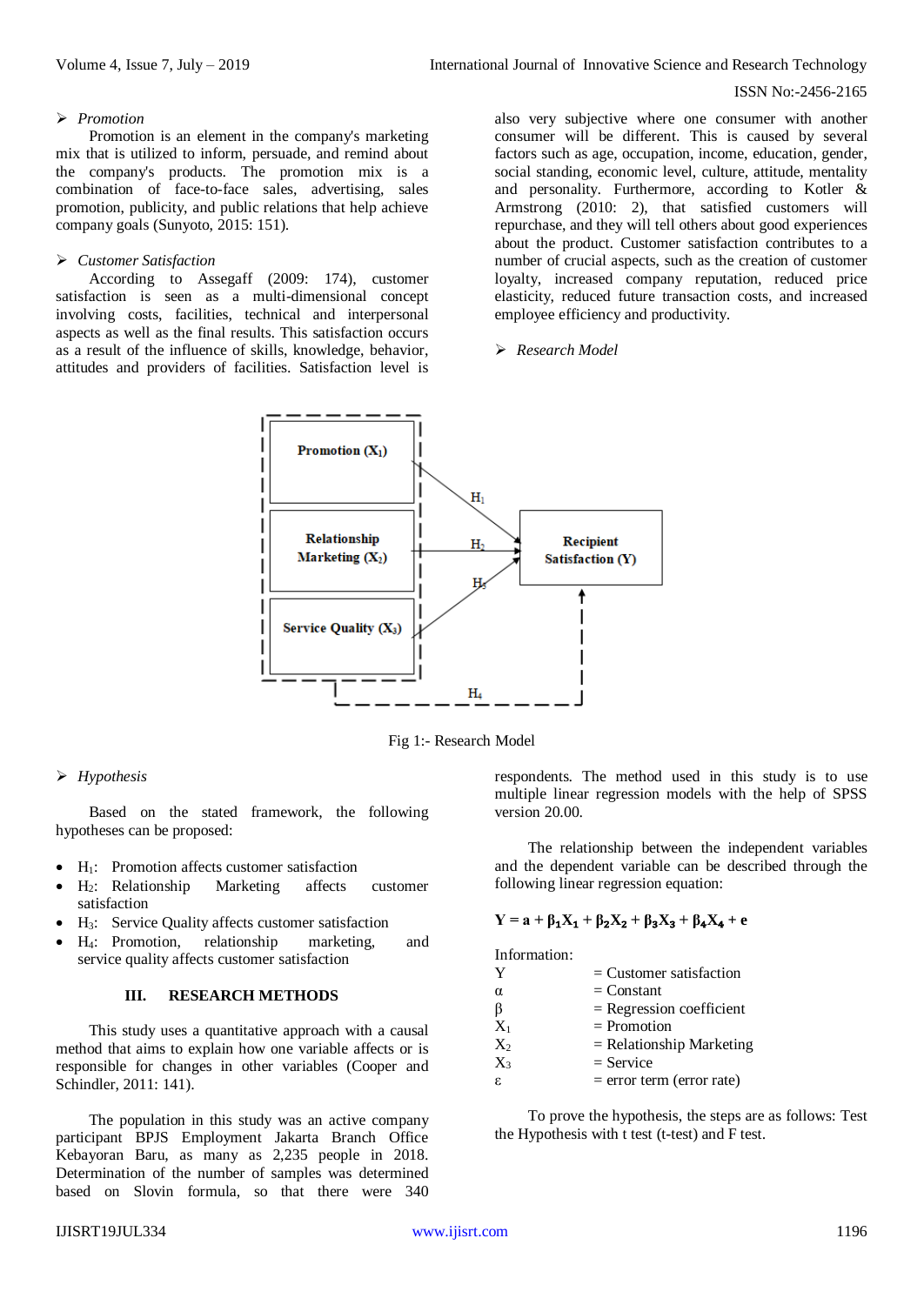#### **IV. RESEARCH RESULT**

Before doing multiple regression testing and hypothesis. Researchers first test classical assumptions. The classic assumption test is used to obtain an estimator value

or an unbiased coefficient value from the regression model. The following is a presentation of classic assumptions in the regression model.

*Normality test*



Fig 2:- Normality Test Results with Normal P-Plot Graph

See Figure 2. shows that the points or items are close to the normal line. So it can be concluded that the data in this study are normally distributed.

*Multicollinearity Test*

| <b>Variable</b>               | <b>Tolerance</b> | VIF   |
|-------------------------------|------------------|-------|
| Promotion                     | 0.455            | 2.197 |
| <b>Relationship Marketing</b> | 0.568            | 1.759 |
| Service quality               | 0.493            | 2.030 |

Table 4:- Multicollinearity Test Results Source: SPSS 22 Data Processed Results (2019)

Based on the results of the multicollinearity test above, it can be explained that the three independent variables obtained tolerance values > 0.10 and VIF < 10. Then it can be concluded that the variables of promotion, relationship marketing, and service quality do not correlate with one another or there is no multicollinearity in the regression model.

#### *Heteroscedasticity Test*

The scatterplot graph shows that the points spread randomly, either at the top of the zero or at the bottom of the zero of the vertical axis or the Y axis. Thus, it can be concluded that heteroscedasity does not occur in this regression model.



Fig 3:- Heteroscedasticity Test Results with Scatterplot Graph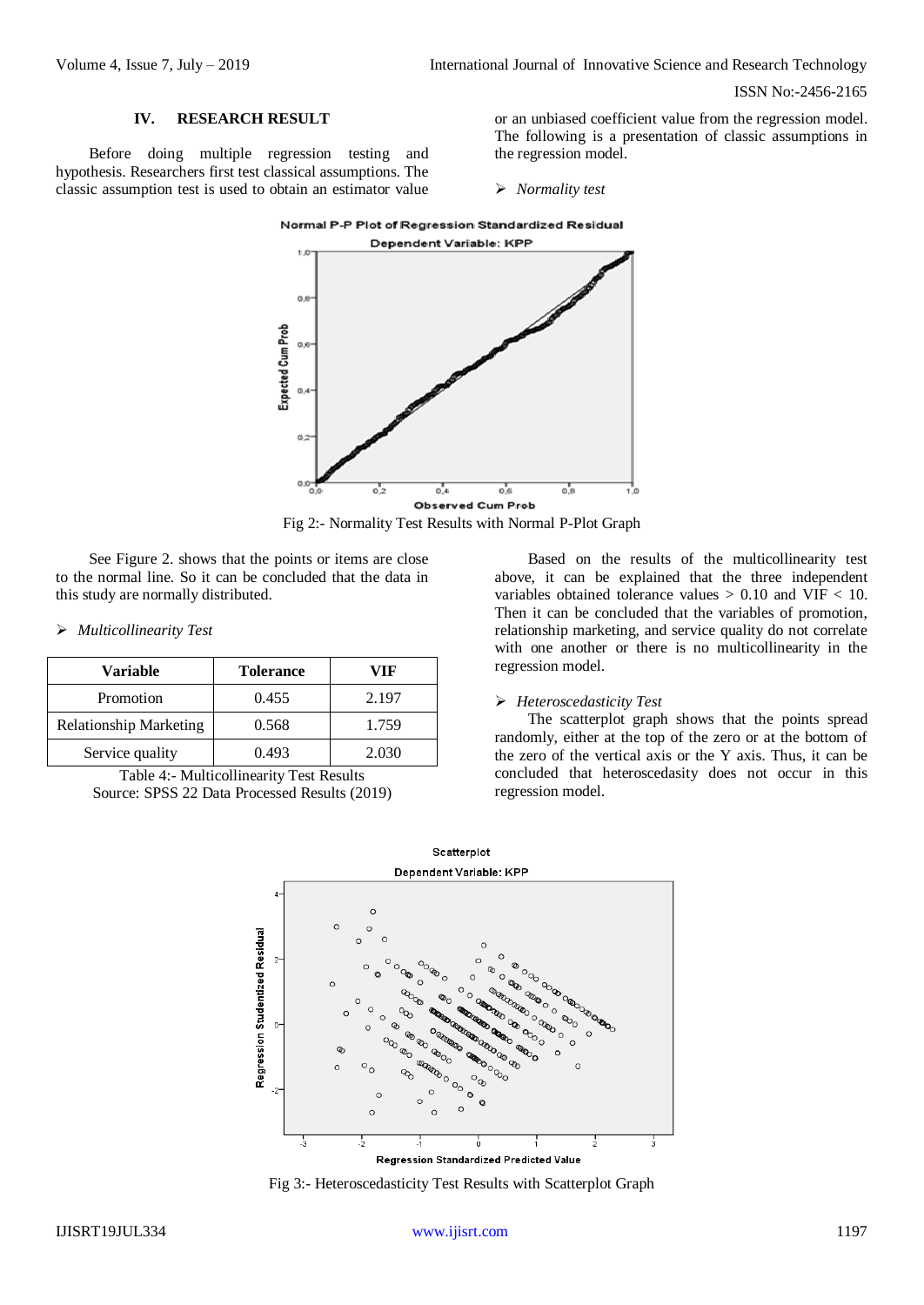*Multiple Regression Analysis and Hypothesis*

| Coefficients <sup>a</sup>  |                                   |                                    |            |                              |       |       |  |
|----------------------------|-----------------------------------|------------------------------------|------------|------------------------------|-------|-------|--|
|                            |                                   | <b>Unstandardized Coefficients</b> |            | Standardized<br>Coefficients |       |       |  |
|                            | Model                             | B                                  | Std. Error | Beta                         |       | Sig.  |  |
|                            | (Constant)                        | 0.643                              | 0.719      |                              | 0.894 | 0.372 |  |
|                            | PM                                | 0.175                              | 0.024      | 0.387                        | 7.394 | 0.000 |  |
|                            | RM                                | 0.091                              | 0.035      | 0.122                        | 2.600 | 0.010 |  |
|                            | KP                                | 0.156                              | 0.023      | 0.349                        | 6.926 | 0.000 |  |
|                            | 0.576<br><b>Adjusted R Square</b> |                                    |            |                              |       |       |  |
| R Square                   |                                   |                                    |            | 0.580                        |       |       |  |
| F-Statistic                |                                   |                                    |            | 154.604                      |       |       |  |
| Prob (F-Statistic)         |                                   |                                    |            | 0.000                        |       |       |  |
| a. Dependent Variable: KPP |                                   |                                    |            |                              |       |       |  |

Table 5:- Multiple Regression Test Results

Source: SPSS 22 Data Processed Results (2019)

In the summary model we can get information about the magnitude of the influence of all independent variables (promotion, relationship marketing, and service quality) on the dependent variable (customer satisfaction). Based on the summary model, the Adjusted R-Square value is 0.576 or 57.6%. This means that the variables of promotion, relationship marketing, and service together provide an influence of 57.6% on customer satisfaction, namely an active company participant BPJS Employment Jakarta Kebayoran Baru Branch Office. While the remaining 42.4% is influenced by other variables outside the research model.

Simultaneous Test (Test F) is used to see whether there is an influence between the independent variables on the dependent variable simultaneously (together). The results of the simultaneous hypothesis test or F test produce a calculated F value of  $154.604 > 2.37$  with a significance value (sig.) Of  $0.000 < 0.05$ . Thus it can be concluded that the variables of promotion, relationship marketing, and service quality have an effect on customer satisfaction, namely the active company participant BPJS Employment Jakarta Branch Office Kebayoran Baru.

In the regression model we can see the influence of each indepent variable (promotion, relationship marketing, and service quality) on the dependent variable (customer satisfaction). Based on the results of the regression model it can be seen that, in the sig column. in each variable has a

sig value. smaller than 0.05, it can be concluded that each indepent variable (promotion, relationship marketing, and service quality) has a significant effect on the dependent variable (customer satisfaction). Based on this, it can be seen that the variables of promotion, relationship marketing, and service quality influence customer satisfaction so that the regression equation formed from the regression model is:

#### **KPP = 0.643 + 0.175 PM + 0.091 RM + 0.156 KP**

Constanta value (a)  $= 0.643$ , which states that if the existence of promotion, relationship marketing, and service quality does not exist or is worth 0, then customer satisfaction will be worth 0.643. Meanwhile, the beta coefficient value of each variable has a positive value, which means that if there is an increase in the variables of promotion, relationship marketing, and service quality, it will have an impact on increasing organizational commitment.

# *Interdimensional Correlation Test*

The correlation test in this study aims to determine the relationship dimensions of promotion, relationship marketing, and service quality variables with customer satisfaction variables. The results of the correlation test between dimensions in this study can be seen in the following table: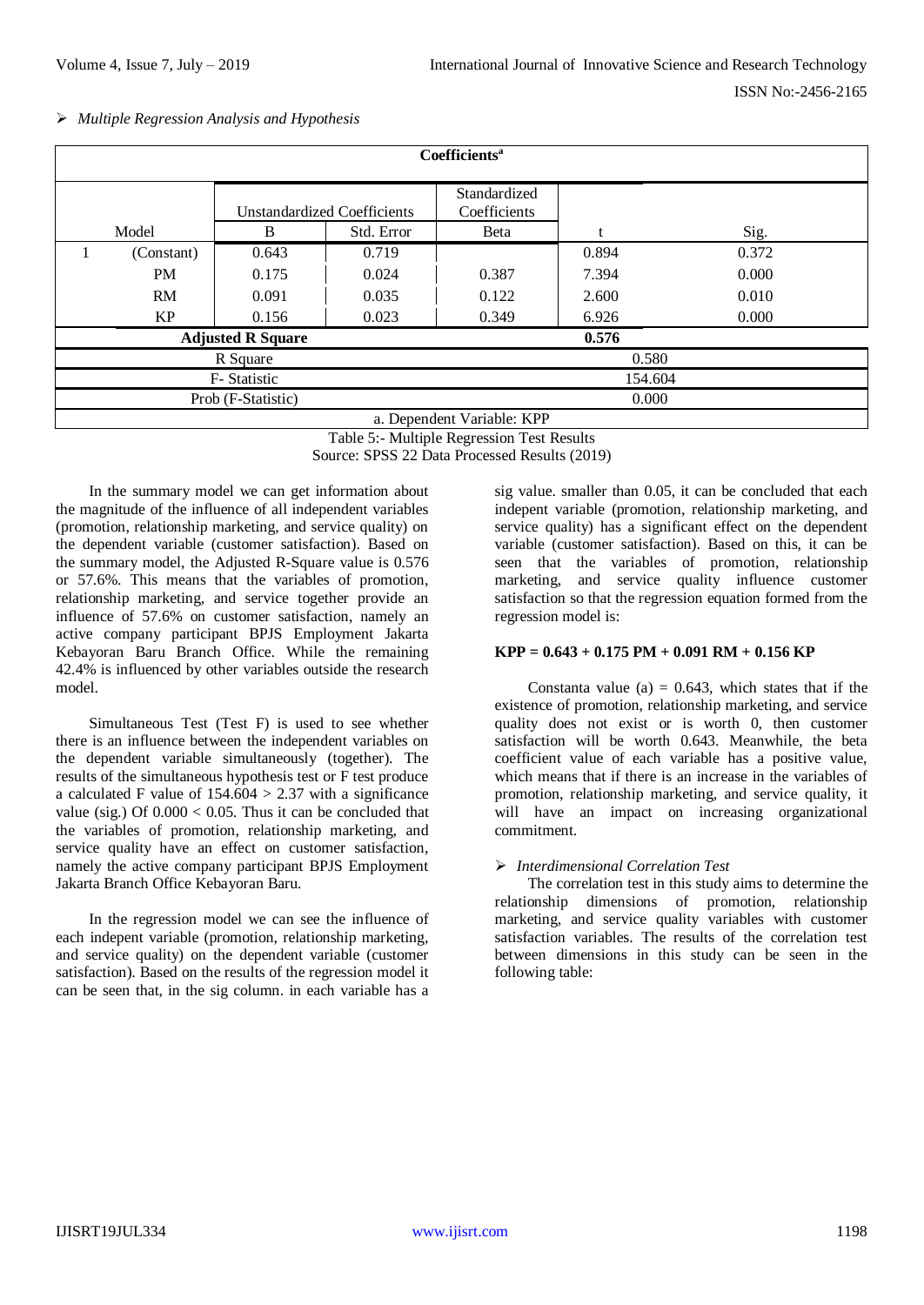| <b>Dimension</b> | <b>Indicator</b>             | <b>Benefits / Value</b> | <b>Service</b> | <b>Relationship Quality</b> | <b>Overall Satisfaction</b> |
|------------------|------------------------------|-------------------------|----------------|-----------------------------|-----------------------------|
| <b>Promotion</b> | Face-to-face sales           | 0.361                   | 0.405          | 0.419                       | 0.371                       |
| $(X_1)$          | Advertising                  | 0.202                   | 0.319          | 0.295                       | 0.350                       |
|                  | Sales promotion              | 0.399                   | 0.501          | 0.507                       | 0.466                       |
|                  | Publicity / public relations | 0.448                   | 0.519          | 0.518                       | 0.468                       |
| Relationship     | Trust                        | 0.405                   | 0.445          | 0.462                       | 0.471                       |
| <b>Marketing</b> | Commitment                   | 0.301                   | 0.359          | 0.416                       | 0.406                       |
| $(X_2)$          | Communication                | 0.046                   | 0.219          | 0.216                       | 0.431                       |
|                  | Tangibles                    | 0.154                   | 0.270          | 0.378                       | 0.477                       |
| <b>Service</b>   | Reliability                  | 0.437                   | 0.473          | 0.519                       | 0.392                       |
| Quality $(X_3)$  | Responsiveness               | 0.244                   | 0.291          | 0.336                       | 0.467                       |
|                  | Assurance                    | 0.505                   | 0.445          | 0.485                       | 0.169                       |
|                  | Empathy                      | 0.319                   | 0.395          | 0.504                       | 0.419                       |

Table 6:- Inter-dimensional Correlation Criteria

Source: SPSS 22 Data Processed Results (2019)

Based on Table 6. above, it can be seen that the results of the correlation between dimensions produce the highest correlation value of 0.519, which is found in the relationship between publicity / public relations dimensions and services and the relationship between reliability dimensions and relationship quality. This means that the relationship between the dimensions of publicity / public relations with services and the relationship between the dimensions of reliability and the quality of relationships are at the level of the relationship that is being. Meanwhile, the lowest correlation value of 0.046 is in the relationship between the dimensions of communication with benefits / values. This means that the relationship between the dimensions of communication with benefits / values is at a very low level of relationship.

# **V. DISCUSSION OF RESEARCH RESULTS**

The testing of the hypothesis proposed in this study shows that all hypotheses tested using multiple regression analysis methods, show that all hypotheses are accepted. Here is a discussion for each of these hypotheses.

# *Promotional Influence on Customer Satisfaction*

The results of the testing of the first hypothesis indicate that the promotion proved to have a significant effect on customer satisfaction, namely the active company of BPJS Employment participants in the Jakarta Branch Office, Kebayoran Baru. This shows that the better the promotion is done, the more customer satisfaction will increase. This result is in line with Rifai's (2017) research that promotion has a positive and significant effect on customer satisfaction. In line with the opinion expressed by Khan *et al.* (2012), the promotion of products or services helps in the best way to build relationships with customers, because everyone is looking for the best deal that suits them.

# *Effect of Relationship Marketing on Customer Satisfaction*

The results of testing the second hypothesis proved that relationship marketing had a significant effect on customer satisfaction, namely the active company of BPJS Employment participants in the Jakarta Kebayoran Baru Branch Office. These results indicate that the higher the relationship marketing, the customer satisfaction will increase. The results of this study are in line with the results of research conducted by Tiasih *et al.* (2014) that relationship marketing has a significant effect on customer satisfaction. Zaid (2007) in his research also found the same results where relationship marketing has a significant influence on customer satisfaction. In line with what was stated by Gordon (1998) that relationship marketing is an ongoing process, where the continuation of the process is very much determined from whether consumers are initially satisfied or not. If there is no satisfaction in consumers, sustainable relationships will not occur.

# *Effect of Service Quality on Customer Satisfaction*

The results of the testing of the third hypothesis indicate that service quality has a significant effect on customer satisfaction, namely the active company participant BPJS Employment Jakarta Kebayoran Baru Branch Office. This shows that the better the quality of service provided, the more customer satisfaction will increase. The results of this study are in line with the research conducted by Sholeha *et al.* (2018) that service quality has a significant influence on customer satisfaction. The same results were also found by Elfian and Ariwibowo (2014) that there was a significant relationship between service quality and customer satisfaction. In line with the opinion of Kotler, Fornell, and Zeithaml in (Sunyoto, 2012) that the achievement of high service quality will encourage the creation of customer satisfaction because the quality of service is a means to realize customer satisfaction. Dissatisfaction with one or more of the service dimensions will contribute to the overall level of service.

#### *Effect of Promotion, Relationship Marketing, and Service Quality Together on Customer Satisfaction*

Based on the results of simultaneous hypothesis testing, variable promotion, relationship marketing, and service quality together proved to have an effect on customer satisfaction. The variables of promotion, relationship marketing, and quality of service together contribute 57.6% to customer satisfaction, namely the active company of BPJS Employment participants in the Jakarta Kebayoran Baru Branch Office. These results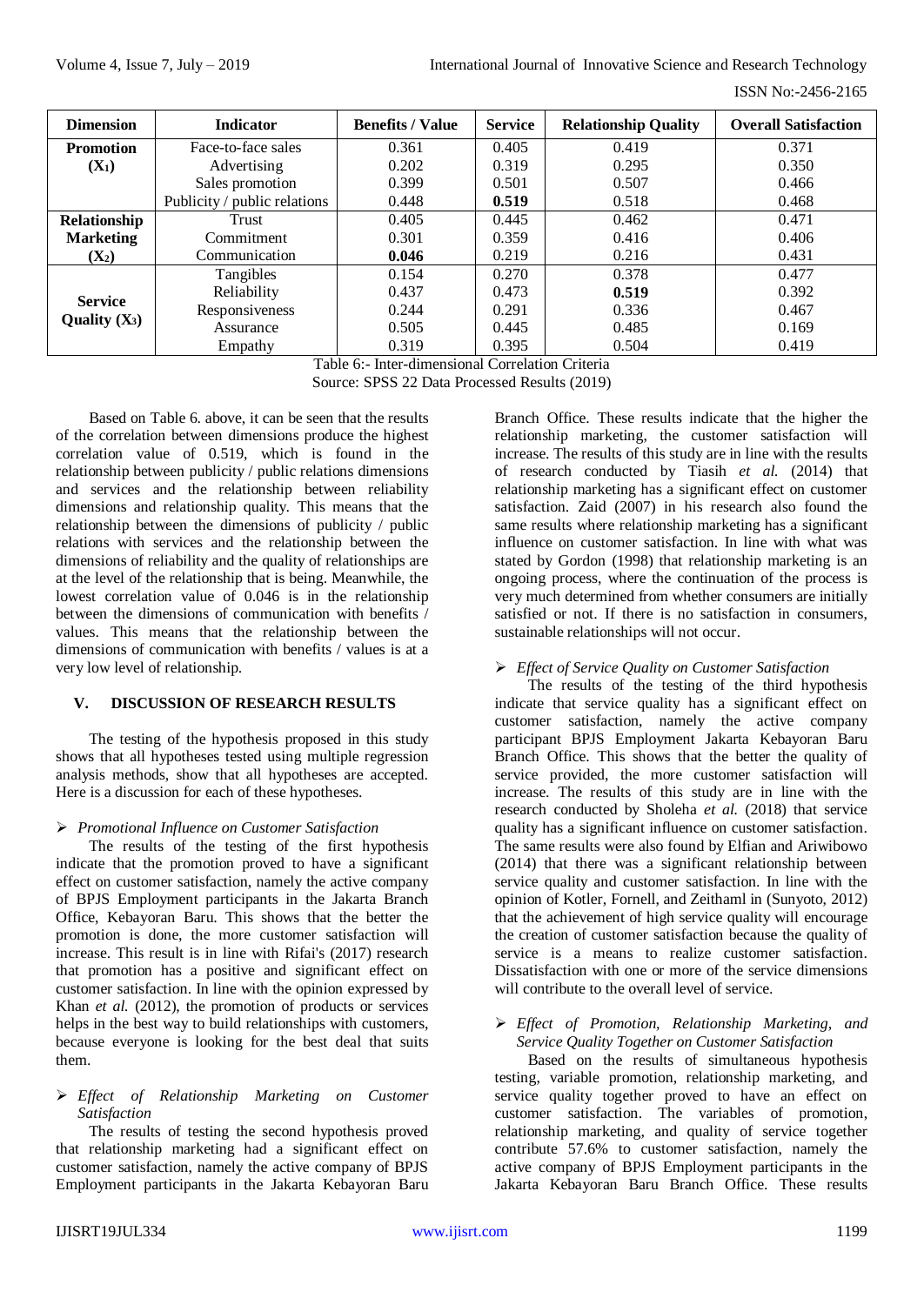indicate that if promotion, relationship marketing, and service quality are increased together, customer satisfaction will increase. Conversely, if promotion, relationship marketing, and service quality are getting lower, customer satisfaction will also decrease. The results of this study support previous research conducted by Rasmansyah (2017) which states that service quality and promotion have a significant positive effect on satisfaction. In line with the research conducted by Kumar da Shah in Martini (2013) relationship marketing provides strategic benefits for companies in the form of customer satisfication and loyalty.

# **VI. CONCLUSIONS AND RECOMMENDATIONS**

The conclusion of the results of this study are:

- $\triangleright$  Promotion has a significant effect on customer satisfaction
- $\triangleright$  Relationship marketing has significant effect on customer satisfaction
- $\triangleright$  Service quality has a significant effect on customer satisfaction
- $\triangleright$  Promotion, relationship marketing, and service quality have influence of 57.6% on customer satisfaction..

The right advice is put forward by the researcher, namely:

- It is recommended to management to improve company promotion by paying attention to the clarity in providing information related to product benefits so that BPJS participants feel satisfied with the promotion given. In addition, management can hold attractive promotional programs and often become sponsors in various activities in order to increase customer satisfaction. Relationship marketing also proved to have a significant effect on customer satisfaction, so it was suggested to management to always fulfill the promises given to customer, then establish good communication with customers and provide the best quality services because it can increase customer satisfaction. In addition, BPJS management is advised to continue to maintain customer trust. And finally it is suggested to management to pay attention to the appearance of employees to always dress neatly, then from digitizing the equipment needs to be improved to facilitate and accelerate the services provided and minimize errors made by employees. In addition, it is suggested to the management of BPJS Employment to provide convenience in the service process, the accuracy in giving information and fulfilling every promise given can provide the most dominant influence in influencing BPJS wage recipient satisfaction especially on the quality of customer relationships.
- Future research in primary data collection not only with questionnaires, it is necessary to field observations and interviews directly with respondents so that the results of the analysis obtained are comprehensive. The next researcher can add other variables that can affect customer satisfaction, because in this study 42.4% of customer satisfaction variables are influenced by other

variables outside the research model. So that further research can add independent variables such as trust, corporate image, and customer commitment. Research samples are recommended to use more samples so that the results obtained are more accurate.

#### **REFERENCES**

- [1]. Adriani, V., dan Realize. (2018). "Pengaruh Kualitas Pelayanan dan Promosi Terhadap Kepuasan Pelanggan Pada PT. Stainlessindo Anugrah Karya Di Kota Batam. Jurnal Pundi, Vol. 02, No. 02.
- [2]. Amaliyah, N.P., dan Sunarti. (2018). "Analisis Relationship Marketing Terhadap Kepuasan Pelanggan Dan Dampaknya Pada Loyalitas Pelanggan". Jurnal Administrasi Bisnis, Vol. 55, No. 1.
- [3]. Assegaff, M. (2009). Pengaruh kualitas pelayanan terhadap kepuasan pelanggan (studi pada perusahaan penerbangan PT Garuda di kota Semarang). Jurnal Ekonomi dan Bisnis, 10, 171-186
- [4]. Atiyah, L.A. (2017). "Impact of service quality on customer satisfaction". Australian Journal of Basic and Applied Sciences, 11(5), Pages: 20-28.
- [5]. Bhuwana, Made B.R., dan Ida, B.S. (2013). "Pengaruh Kualitas Layanan dan Kepuasan Pelanggan Terhadap Niat Pemakaian Ulang Jasa Service Pada Bengkel Toyota Auto 2000 Denpasar". E-Jurnal Manajemen Universitas Udayana, 2(4), 2302-8912.
- [6]. Christian, R. P., & Mananeke, L. (2016). "Pengaruh Strategi Promosi dan Kualitas Layanan terhadap Kepuasan Pelanggan Pengguna BPJS di RUSD Sam Ratulangi Tondano". Jurnal EMBA, 4(2), 121–132.
- [7]. Cooper, D.R., & Schindler, P.S. (2011).Business Research Methods. New York: McGraw-Hill.
- [8]. Elfian,. dan Ariwibowo, P. (2014). "Pengaruh Kualitas PelayananTerhadap Kepuasan Konsumen Bis Transjakarta Di Terminal Kampung Melayu". Tanpa Judul Jurnal.
- [9]. Faradina, A. (2016). "Pengaruh Promosi dan Kualitas Pelayanan Terhadap Kepuasan Pelanggan pada Rumah Cantik Alamanda". Jurnal Ilmu Dan Riset Manajemen, 5(7), 1–18.
- [10]. Ghozali, I. (2013). Aplikasi Analisis Multivariate dengan Program IBM SPSS 21 Update PLS Regresi (7th ed.). Semarang: Undip.
- [11]. Gordon, I. (1998). Relationship Marketing: New Strategies, Technique and Technologies to Win The Customers You Want and Keep Them Forever. Jhon Wiley and Sons Canada, Ltd.
- [12]. Hariyanto, K. (2014). "Faktor-Faktor Penentu Kualitas Hubungan Dan Kedekatan Hubungan Dalam Pemberian Layanan Kredit Perbankan Kepada Usaha Mikro Serta Pengaruhnya Terhadap Kepuasan Dan Loyalitas Nasabah". Journal of Business and Banking, 4(2), 231-244.
- [13]. Hennayake, H.M.G.Y.J. (2017). "Impact of Service Quality on Customer Satisfaction of Public Sector Commercial Banks: A Study on Rural Economic Context". International Journal of Scientific and Research Publications, 7(2), 156–161.